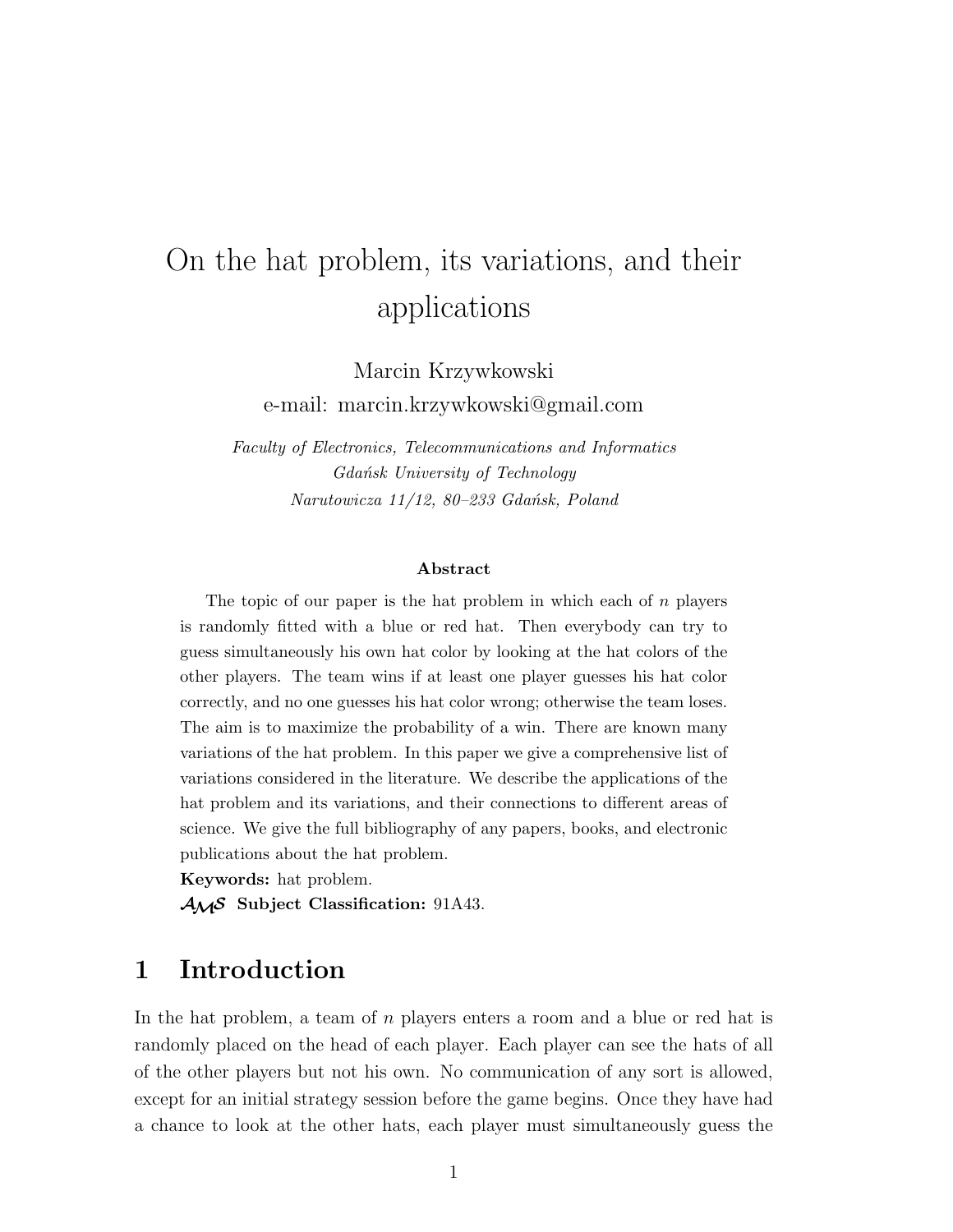color of his own hat or pass. The team wins if at least one player guesses his hat color correctly and no one guesses his hat color wrong; otherwise the team loses. The aim is to maximize the probability of a win.

The hat problem with seven players, called the "seven prisoners puzzle", was formulated by T. Ebert in his Ph.D. Thesis [20]. The hat problem was also the subject of articles in The New York Times [46], Die Zeit [9], and abcNews [44]. It is also a one of subjects of the webpage [7].

The hat problem with  $2^k - 1$  players was solved in [22], and for  $2^k$  players in [17]. The problem with n players was investigated in [11]. The hat problem and Hamming codes were the subject of  $|12|$ .

There are known many variations of the hat problem. For example the generalized hat problem with n players and q colors was investigated in [40]. In the papers [1, 15, 35] there was considered a variation in which passing is not allowed, thus everybody has to guess his hat color. The aim is to maximize the number of correct guesses. The authors of [25] investigated several variations of the hat problem in which the aim is to design a strategy guaranteeing desired number of correct guesses. In [30] there was considered a variation in which the probabilities of getting hats of each colors do not have to be equal. The authors of  $[5]$  investigated a problem similar to the hat problem. There are n players which have random bits on foreheads, and they have to vote on the parity of the n bits. The hat problem on a graph is as follows. There is a graph, where vertices correspond to players and a player can see each player to whom he is connected by an edge. This variation of the hat problem was first considered in [38]. There were proven some general theorems about the hat problem on a graph, and the problem was solved on trees. Additionally, there was considered the hat problem on a graph such that the only known information are degrees of vertices. In [39] the problem was solved on the cycle  $C_4$ . Further results about the hat problem on a graph were established by Uriel Feige [24]. For example, there the problem was solved for bipartite graphs, and planar graphs containing a triangle. Based on these and some other results, the author conjectured that for every graph there is an optimal strategy in which all vertices who do not belong to the maximum clique always pass.

The hat problem and its variations have many applications and connections to different areas of science, for example: information technology [8], linear programming [25], genetic programming [14], economy [1, 35], biology [30], approximating Boolean functions [5], and autoreducibility of random sequences [6, 20-23].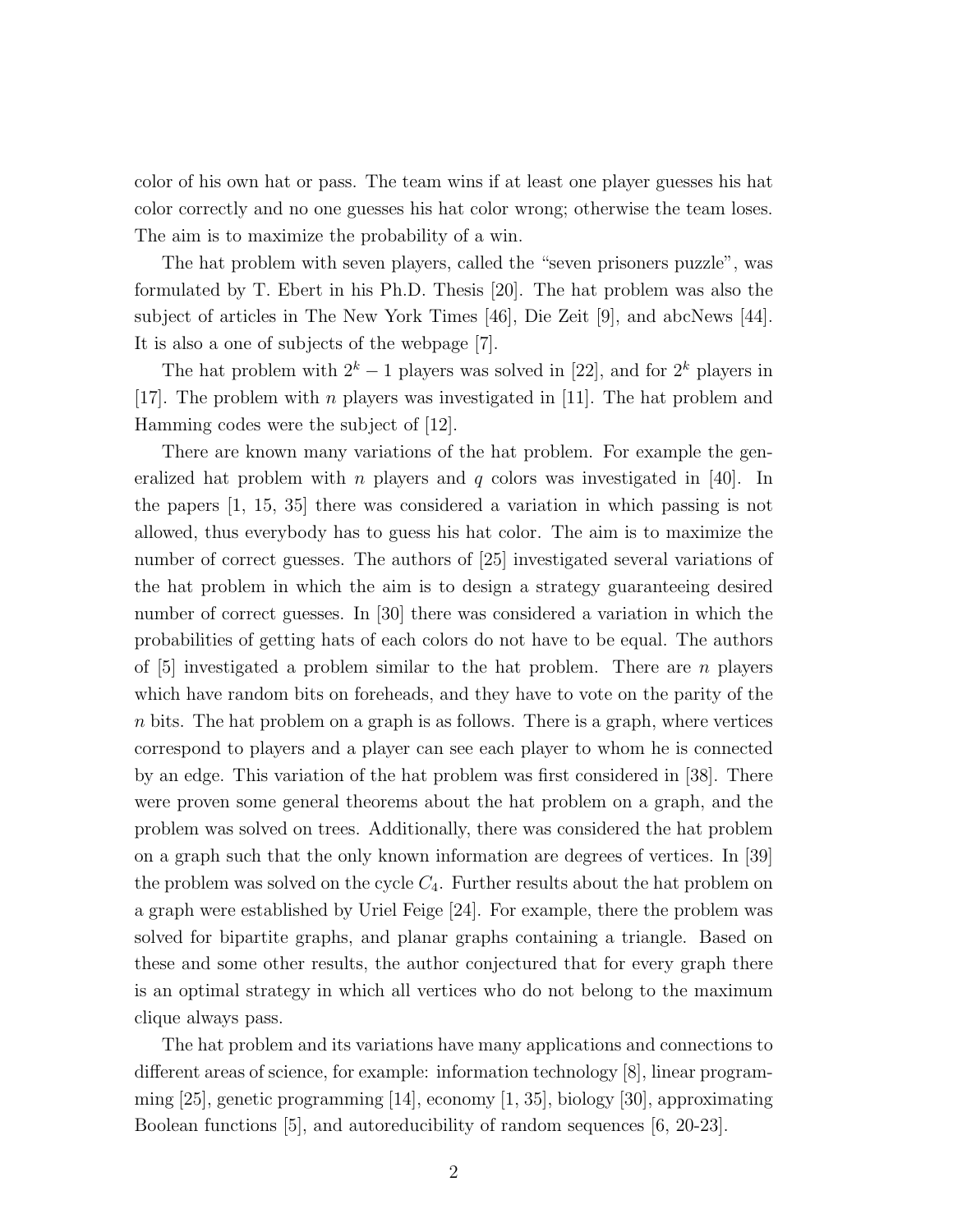In this paper we give a comprehensive list of variations of the hat problem considered in the literature. We also present what is already known about each variation. For some variations we give a strategy which solves the problem. Next we describe the applications of the hat problem and its variations, and their connections to different areas of science. We give the full bibliography of any papers, books, and electronic publications about the hat problem.

### **2 Applications of the hat problem**

In this section we present applications of the hat problem and its variations. We also consider their connections to different areas of science.

**Information technology.** The paper [8] shows the strong connection between the hat problem and the following problem. In storing or transmitting digital data, there is always some risk of distortion: a 0 might accidentally flip to 1 or vice versa. One way to deal with this problem is to introduce some redundancy into the transmission – for instance, by sending each bit multiple times. However, transmitting too many extra bits is costly and ineffective. We need to protect  $k$ bits of data against the possibility of an error by using the minimal number of additional "check bits". Note that the method must not only detect the error, but also determine its precise location, so that the user can recover the original message every time. This problem has been solved using Hamming codes – codes which detect and correct errors. So called covering codes are strongly related to Hamming codes. The website [41] contains up-to-date data on the best known covering codes. The coding theory (for more information, see  $\vert 47 \vert$ ) was inaugurated by Richard Hamming. He realized that there is a way to use as few bits as possible and still receive the correct message, but he was unable to explicitly prove it [42]. The work of Hamming piqued the interest of other mathematicians, such as Claude Shannon who worked on the information theory aspects of coding to achieve clear data transmission. Some of work of Shannon provides us with high sound quality of compact discs. Even though compact discs may have visible scratches and thumb prints, a compact disc player still reads the song accurately. This is because of the error-correcting capabilities built into the compact discs. The hat problem with  $2^k - 1$  or  $2^k$  players has been solved using the Hamming codes. The hat problem with  $n \notin \{2^k - 1, 2^k\}$  players, and the generalized hat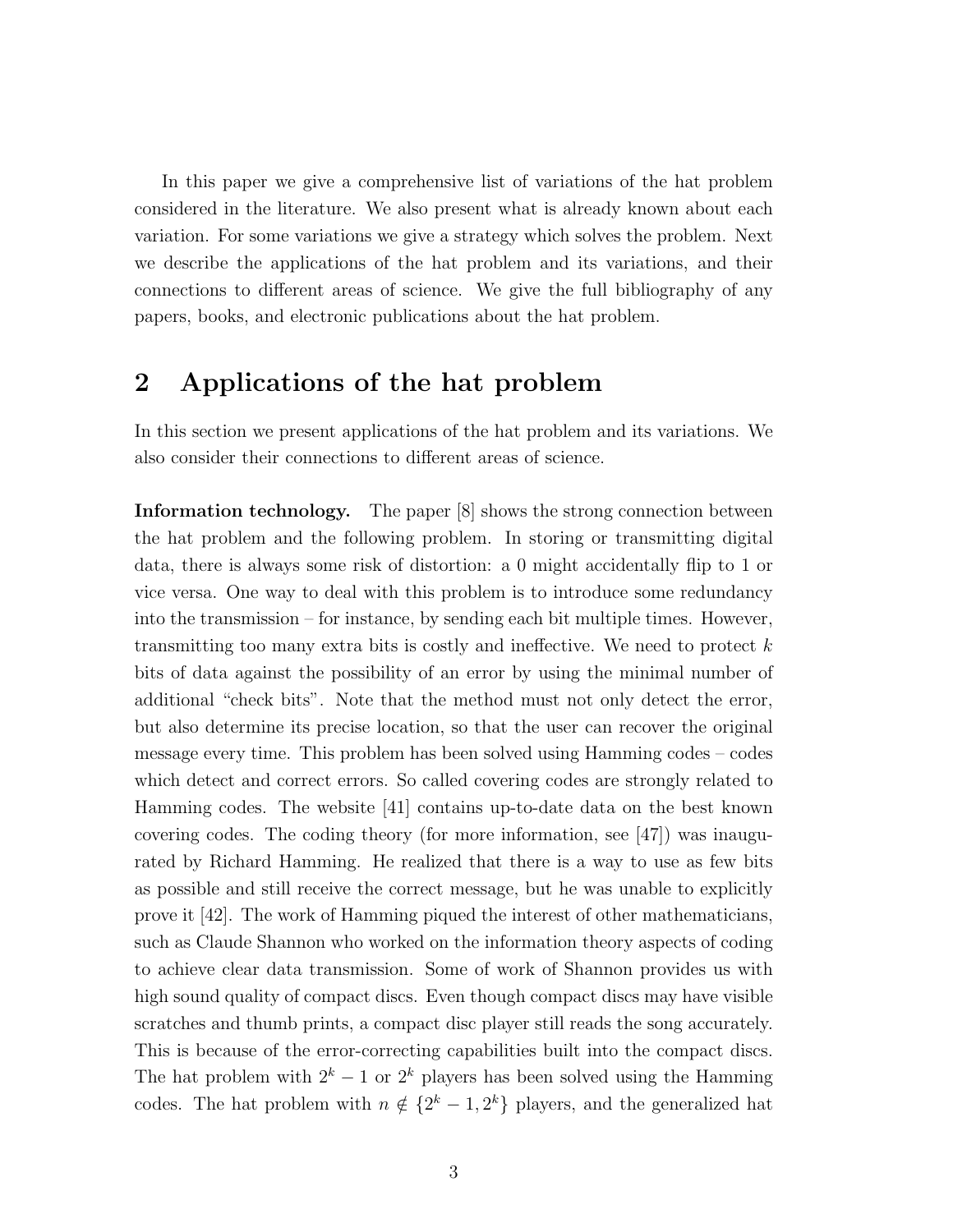problem with any number of players and at least three colors are unsolved. These hat problems may have further connections to and applications in information technology.

**Genetic programming.** In [14] the authors try to solve the hat problem with  $n \notin \{2^k-1, 2^k\}$  players using genetic programming. The aim is not only to solve the hat problem, but also to learn the way in which the genetic programming works, and what is its effectiveness, because the hat problem seems to be a typical one to solve using genetic programming. As a result it can help us in solving another, even practical problems using genetic programming.

**Biology.** In [30] it is shown that one of most important problems in cell biology is to understand functionality of each and every gene of any living organism. A mammoth project, called the Deletion Project, is underway to study the DNA of the yeast organism. The genome of yeast organism has been completely mapped out. It has about 6000 genes. Experiments on yeast cells, under the project, have the following basic operations:

- 1. removal of a gene from the cell;
- 2. placement of the cell in a chamber at a set temperature;
- 3. examination of every one of the remaining cells to determine whether or not it is active.

The data vector generated is of order 1 x 6000. Every entry in the vector, except one, is 0 (inactive) or 1 (active). The missing entry corresponds to the deleted gene. Steps 1, 2, and 3 should be repeated with respect to every gene. Thus, at the set temperature, we will have 6000 binary data vectors, each vector having exactly one blank space. The whole cell is also placed in the chamber without removing any of its genes. The data vector generated will not have any blanks. Using all these data vectors, one has to guess what would have been the role of the deleted gene had it been present in the cell. It can be hoped that the hat problem might have some pointers.

**Mathematics: the autoreducibility of random sequences.** In the Ph.D. Thesis of Todd Ebert [20] and in [23] it can be read that the autoreducibility of random sequences is the problem of deducing a property of a random binary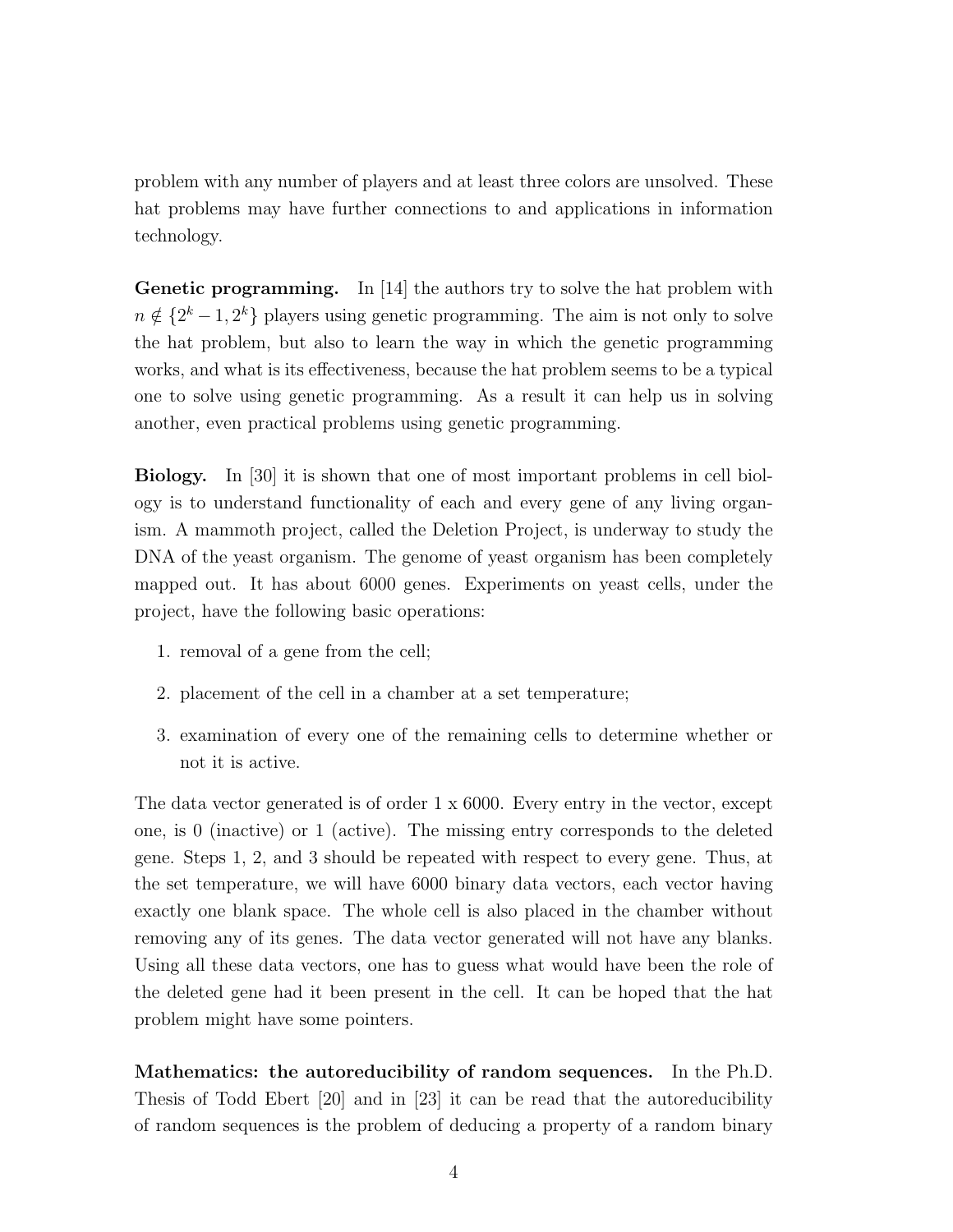sequence when some of the bits of the sequence upon which the property depends are not known. This occurs quite often in practice when, due to time and other resource constrains, a decision is made using only partial information. This consideration is closely related to complexity theory since a decision must be made before a limited resource such as time has been exhausted. In [22, 23] the authors use the hat problem to investigate the autoreducibility of random sequences. The problem of autoreducibility of random sets, which is strongly connected to the problem of autoreducibility of random sequences, was investigated in [6, 21].

**Cellular automata.** It can be seen that a similarity exists between the hat problem on a graph and so called cellular automata.

First, let us consider asynchronus threshold networks studied by Noga Alon in [2]. There is a graph G with an initial sign  $s(v) \in \{-1,1\}$  for every vertex v. When v becomes active, it changes its sign to  $s'(v)$  which is the sign of majority of its neighbors (we define  $s'(v) = 1$  if there is a tie). We say that G is in a stable state if  $s(v) = s'(v)$  for every vertex v. The timing is synchronus if all vertices become active simultaneously. The timing is asynchronus when only one vertex becomes active at a time. Alon has proven that for every threshold network with all positive edge weights there is an asynchronus run with at most one sign change per vertex which leads the network to a stable state.

The problem above is connected to societies with symmetric influences introduced by Svatjopluk Poljak and Miroslav Sura [43]. The authors proposed a simple model of society with a symmetric function  $w(u, v)$  measuring the influence of the opinion of member  $v$  on that of member  $u$ . The opinions are chosen from the set  $\{0, 1, \ldots, p\}$  for some positive integer p. At each step everyone accepts the majority opinion (with respect to  $w$ ) of the other members (if there are two or more majority opinions, then he accepts the highest one). Obviously, the behavior of such a society is periodic after some initial time. The authors have proven that the length of the period is either one or two. They also concluded that if the influence function  $w$  is not symmetric, then the period can be arbitrarily large.

Another model of social influences was introduced by French [26] and Harary [31]. The main differences between their model and the one of Poljak and Sura are that the "opinions" of the members  $u \in V$  are real numbers, influences  $w(u, v)$ between members are nonnegative real numbers, and the opinion of a member  $u$ is the average opinion of the others. For a survey on this topic, see the book [45].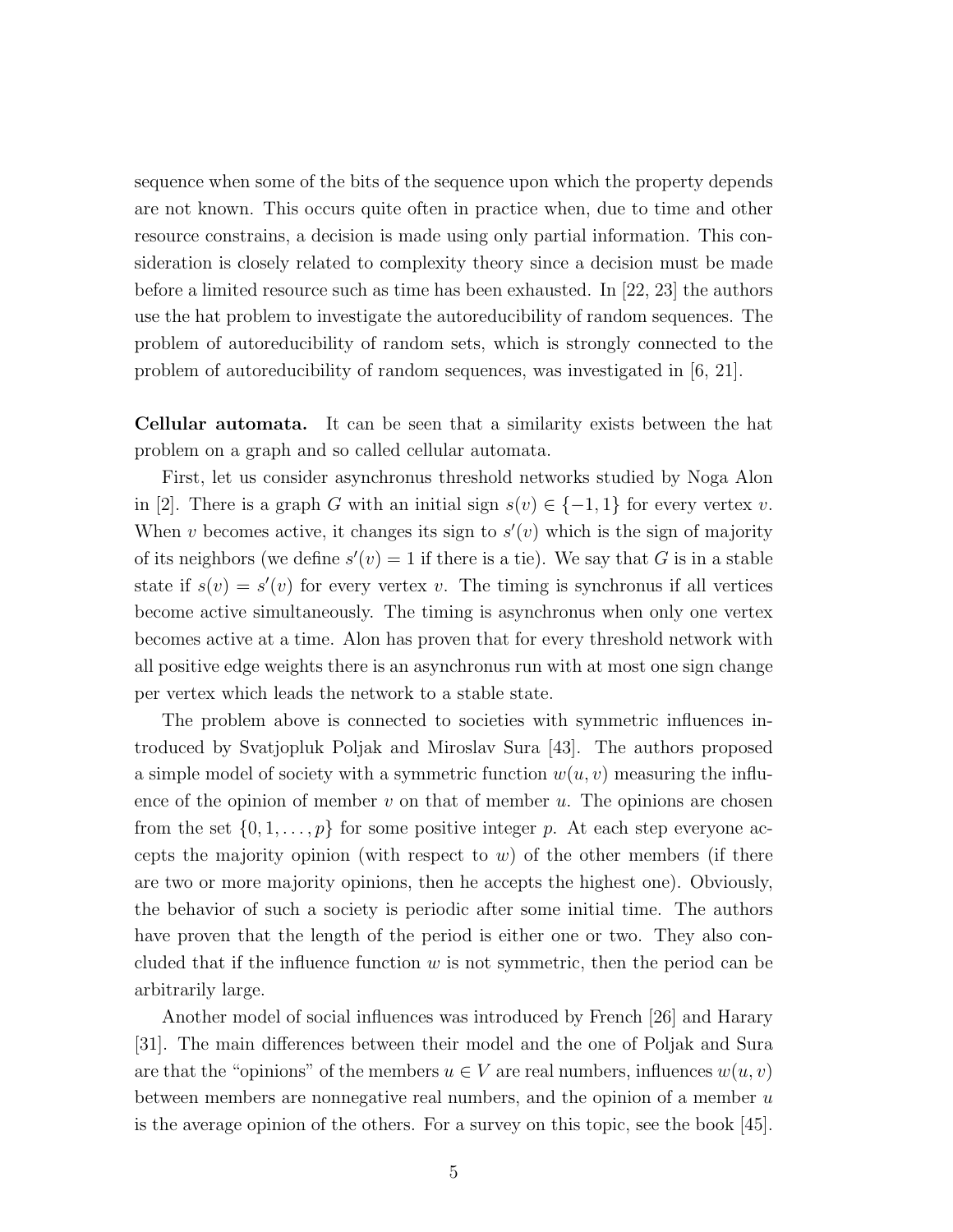For more information about cellular automata, see [18].

From now to the end of this section we consider variations of the hat problem.

**Linear programming** One of the theorems about the hat problem proved in [25] can be represented as a special case of the well known fact that linear programs with integer constraints and a totally unimodular constraint matrix always have integer optimal solutions. The connection between total unimodularity and the solution of integer programs was apparently first shown in [34]. It can be hoped that the hat problem has further connection to and application in linear programming.

**Economy** Nicole Immorlica in her Ph.D. Thesis [35] and the authors of [1] project auctions in which the aim is to maximize the profit of the seller. During investigating this problem, they consider a variation of the hat problem in which everybody has to guess his hat color and we are interested in guaranteeing as much correct guesses as possible. This problem is related to the auction problem as follows. Consider the case where are only two types of bidders, those with high valuation for the item,  $h$ ; and those with a low valuation for the item,  $l$ . Mapping h to the color red and l to the color blue, a solution of the hat problem would offer half of the h bids at a price h and half of the l bids at a price l, thus the profit of such an auction would be at least half of optimal revenue.

**Mathematics: approximating a Boolean function** The authors of [5] consider the problem of approximating a Boolean function  $f: \{0,1\}^n \to \{0,1\}$  by the sign of an integer polynomial p of degree k. We say that a polynomial  $p(x)$  predicts the value of  $f(x)$  if, whenever  $p(x) \geq 0$ ,  $f(x) = 1$ , and whenever  $p(x) < 0$ ,  $f(x) = 0$ . A low-degree polynomial p is a good approximator for f if it predicts f at almost all points. Given a positive k, and a Boolean function f, the problem is how good is the best degree k approximator to  $f$ . To investigate this problem, the authors use the problem similar to the hat problem in which every one from an odd number of players has 0 or 1 on his forehead. Everybody has to guess the parity of the bits. The game is won if more than half of all guesses are correct.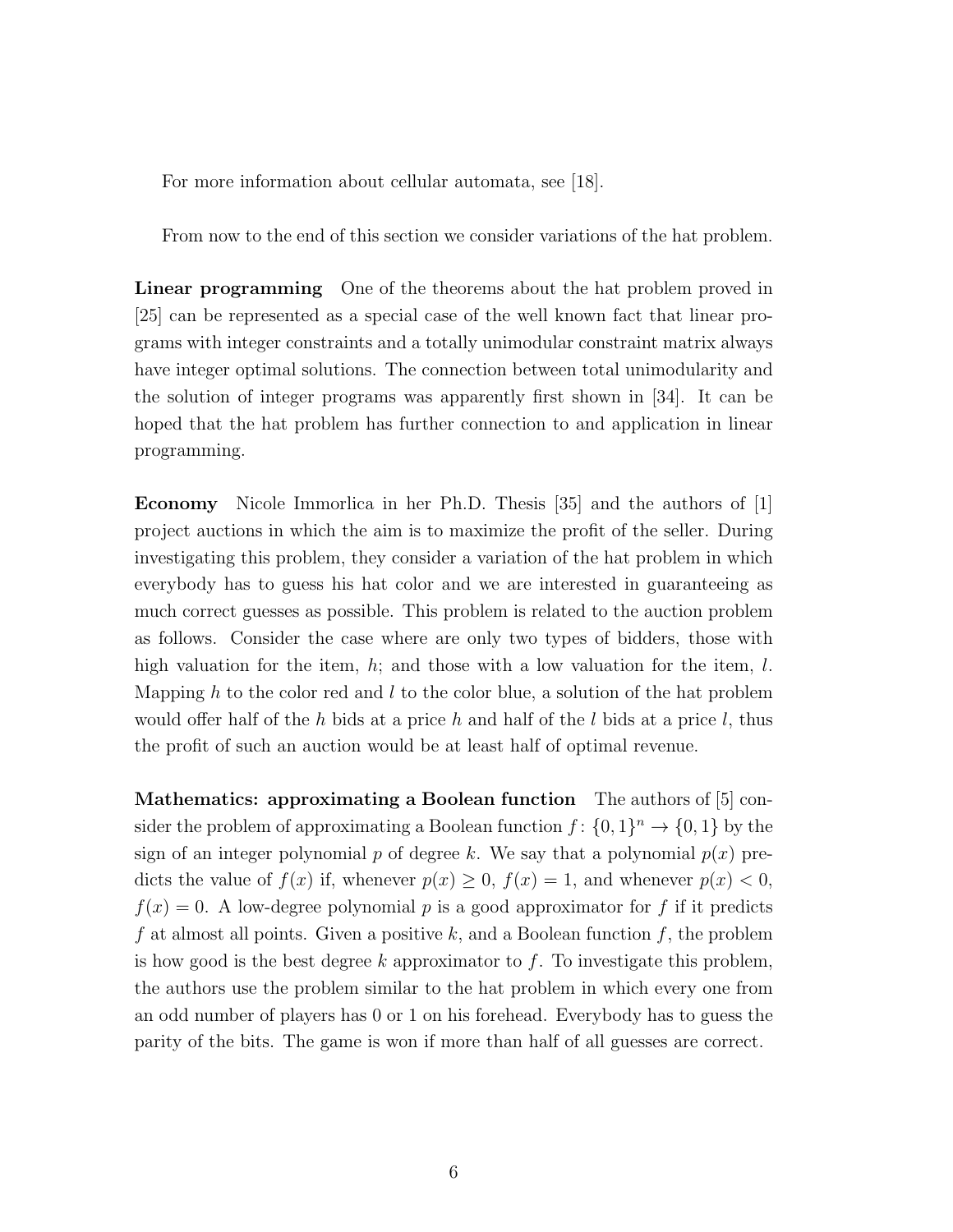#### **3 Variations of hat problem**

Now, we give a comprehensive list of variations of the hat problem considered in literature. We also present what is already known about each variation. For some variations we give a strategy which solves the problem.

(1) "The generalized hat problem with n players and q colors" was first investigated in [40]. Every one of n players has got a hat of one from q possible colors, and the probabilities of getting hats of all colors are equal. We say that a strategy is symmetric if every player makes his decision on the basis of only numbers of hats of each color seen by him, and all players behave in the same way. A strategy is nonsymmetric if it is not symmetric. The authors of [30] solved the hat problem with three players and three colors by giving a symmetric strategy found by computer, and proving that it is optimal. In [37] the problem was solved by proving the optimality of a nonsymmetric strategy found without using computer. There were also proven some upper bounds on the effectiveness of any strategy for the generalized hat problem with  $n$  players and  $q$  colors. Additionally, there were considered the numbers of strategies that suffice to be verified to solve the hat problem, or the generalized hat problem. N. Alon [3] proved a lower bound on the maximum chance of success for the generalized hat problem.

 $(2)$  There are *n* players and two colors. Everybody has to guess his hat color. The aim is to find a strategy guaranteeing as many correct guesses as possible. It is known that guaranteeing  $n/2$  correct guesses is the best possible. The following strategy is optimal. Have players paired up. If the number of players is odd, then the unpaired one always guesses he has, let us say, a blue hat. In each pair one player guesses he has a hat of the same color as the other player, while the other player guesses he has a hat of the color another than the first player, see [13, 15, 32, 49, 50].

(3) It differs from the previous problem only in that there are  $q \geq 3$  colors. It has been proven that guaranteeing  $n/q$  correct guesses is the best possible. The following strategy is optimal. Number players 1 to  $n$ , and colors 1 to  $q$ . The ith player guesses as if the sum of colors of all hats (including own) is congruent to i modulo q, see [15].

(4) It differs from the previous problem only in that there is a directed graph G determining players seen by each player – if there is an arc from  $u$  to  $v$ , then the player  $u$  can see the player  $v$ . Optimal strategy for this problem is not known.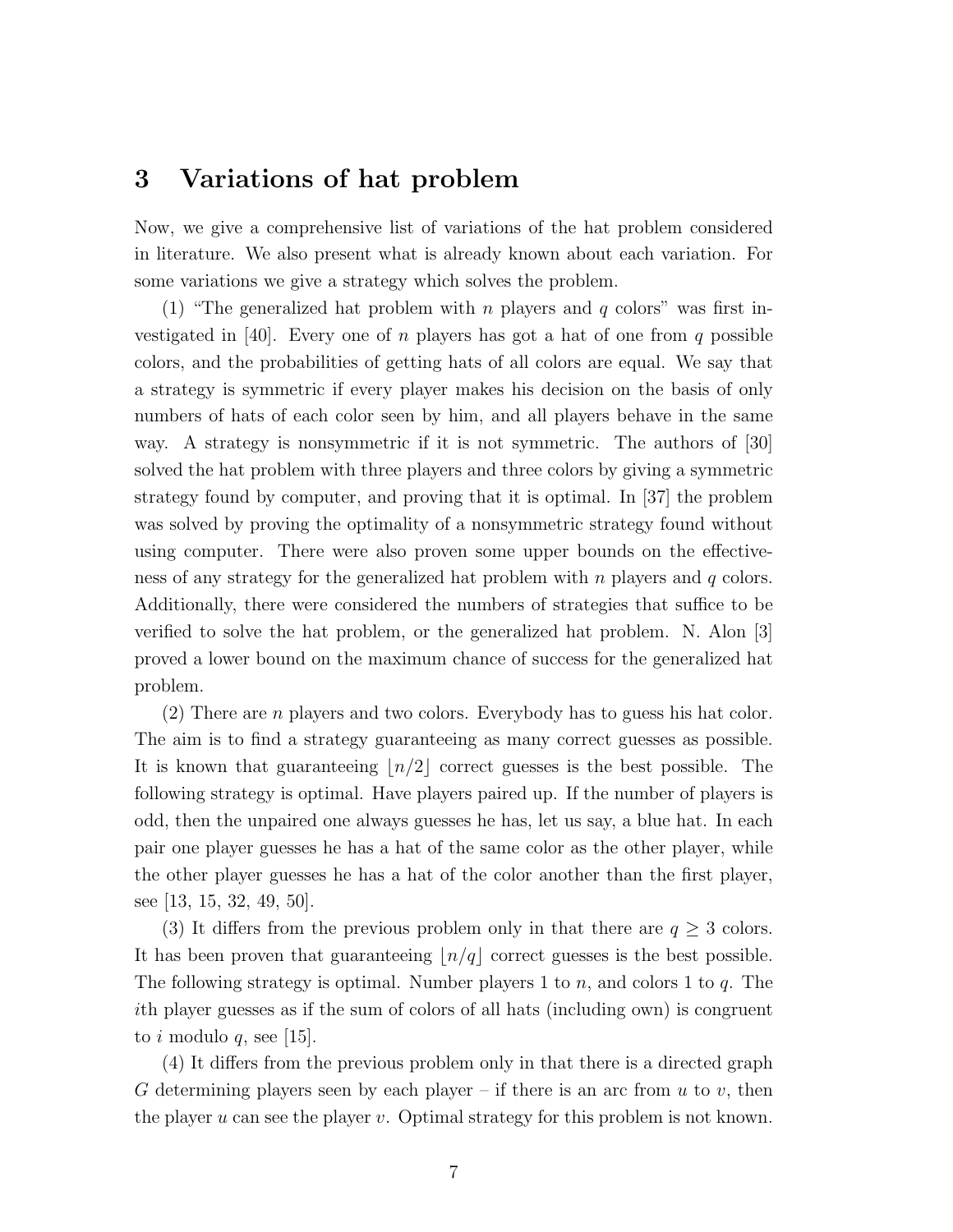There exist some lower and upper bounds on the number  $t(G)$  which means the maximum number of correct guesses that can be guaranteed. For a directed graph  $G$ , let  $c(G)$  denote the maximal number of vertex-disjoint cycles in  $G$ , and let  $F(G)$  denote the minimum number of vertices whose removal from G makes the graph acyclic. Then  $c(G) \leq t(G) \leq F(G)$ , see [15].

(5) It differs from the previous problem only in that there is also a graph H determining each player to guess the hat color of the particular player (possibly  $(\text{own})$  – if there is an arc from u to v, then the player u has to guess the hat color of the player v. Let  $t_q(G, H)$  mean the maximum number of correct guesses that can be guaranteed when there are  $q$  colors. There is known only the fact that  $t_q(G, H) > 0$  if and only if there is a vertex of H whose outdegree is greater than 1, or there is a directed cycle in the union of  $G$  and  $H$ , see [15].

(6) It differs from the previous problem only in that there are  $a_1, a_2, \ldots$ ,  $a_q$  hats of the color  $1, 2, \ldots, q$ , respectively. There are few facts known for the variation, one of them is as follows. By  $t(n; a_1, a_2, \ldots, a_q)$  let us denote the maximum number of correct guesses that can be guaranteed when there are  $n$ players, and  $a_1$  hats of the first color,  $a_2$  hats of the second color, and so on up through  $a_q$  hats of qth color. Of course, we need  $a_1 + a_2 + \ldots + a_q \geq n$  to ensure that we have enough hats. Without loss of generality we may assume that  $0 < a_i \leq n$ , for all *i*. It is easy to notice that if  $a_1 + a_2 + \ldots + a_q = n$ , then  $t(n; a_1, a_2, \ldots, a_q) = n$ , see [15].

 $(7)$  There are *n* players standing in a line and two colors. Everybody can see the hat colors of players before him, but neither his nor those of players behind him. Players have to guess their hat colors sequentially, starting from the back of the line. Everybody can hear the answer called out by each player. We are interested in a strategy guaranteeing as many correct guesses as possible. The following strategy is optimal. If the last player sees an odd number of red hats in front of him, then he guesses he has a red hat. Otherwise he guesses he has a blue hat. Player  $n-1$  will deduce his own hat color from the information said by the last player. Similar reasoning applies to each player going up the line. Player is sums the number of red hats he sees and red guesses he hears. If the sum is odd, then he guesses he has a red hat. Otherwise he guesses he has a blue hat. Of course, it is not possible to guarantee the correctness of the guess of the player who guesses as first, thus guaranteeing  $n - 1$  correct guesses is the best possible, see [4, 19, 27, 49].

(8) It differs from the previous problem only in that there are  $q \geq 3$  colors.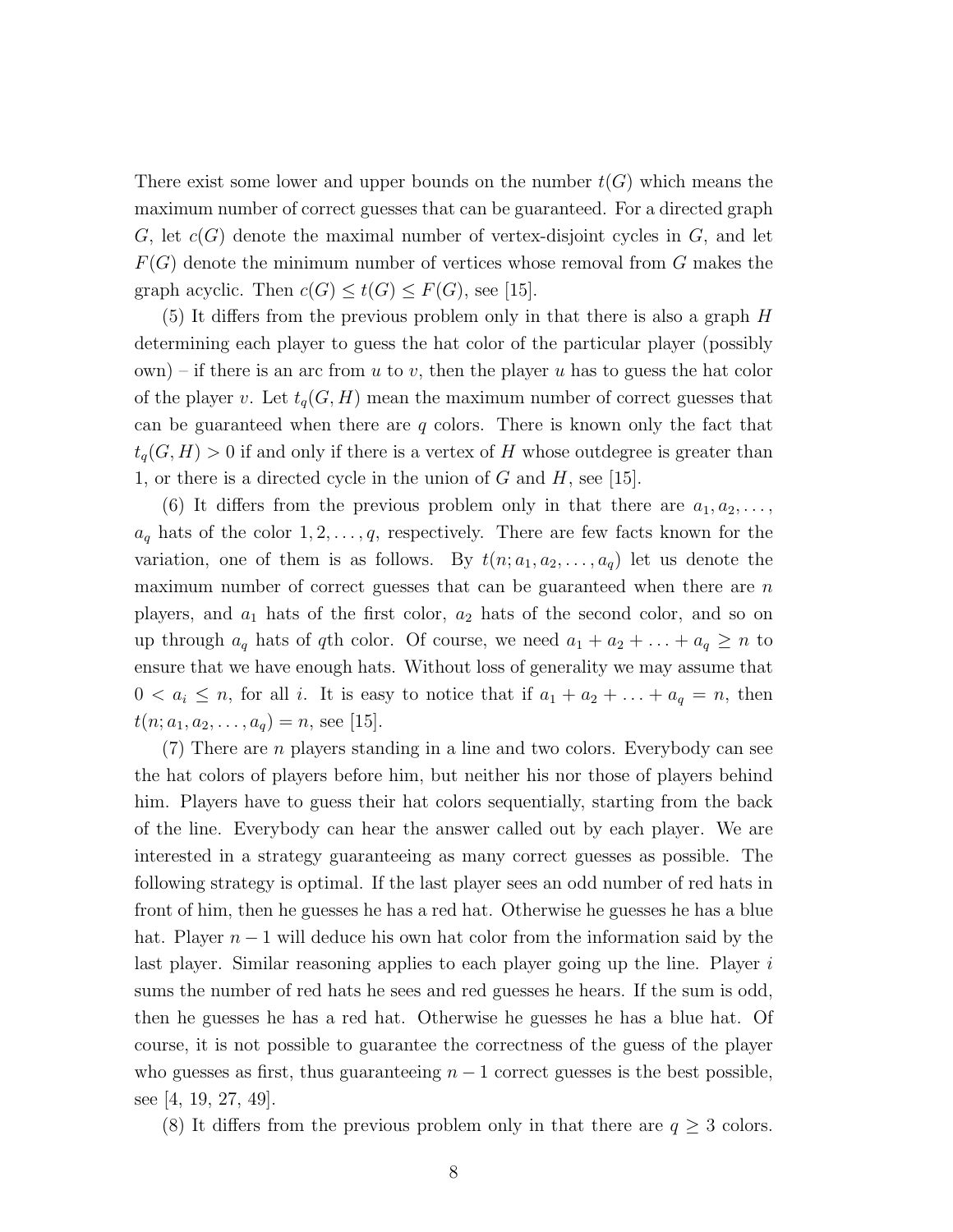Now also the maximum number of correct guesses that can be guaranteed is  $n-1$ . By  $v_1, v_2, \ldots, v_n$  let us denote players, and by  $1, 2, \ldots, q$  let us denote colors. Let  $y_i$  represent the hat color of player  $v_i$ , and let us define  $Y_i = \sum_{j=i}^n y_j \mod q$ . The following strategy is optimal. Player  $v_1$  guesses he has a hat of the color  $Y_2 = \sum_{i=2}^n y_i \mod q$ . For each  $i > 1$  player  $v_i$  can see the values  $y_{i+1}, \ldots, y_n$ , and has heard the values  $Y_2$  and  $y_2, \ldots, y_{i-1}$ . As an effect, he solves the expression for  $Y_2$  to get  $y_i$ . As the result,  $n-1$  players guess their hat colors correctly, see [4, 19].

(9) It differs from the two previous problems only in that the seeing radius and/or the hearing radius are limited (there are  $q \ge 2$  colors). The seeing radius of a player is the maximum number of players that he can see ahead of him. The hearing radius of a player is the maximum number of players ahead of him that can hear him. We assume that the seeing (hearing, respectively) radius is the same for all players, and we denote it by  $s(h, \text{respectively})$ . For this variation it is known only that the maximum number of correct guesses that can be guaranteed is  $n - |n/(min(s, h) + 1)|$ , see [4].

(10) There are n players and two colors. There is also a clock and as every minute elapses, everybody can guess his hat color. Time elapses after  $n$  minutes, and everybody who has not tried to guess his hat color loses. If some player guesses his hat color wrong, then all players lose. Is there a strategy such that everybody wins? No, although we can try to find a strategy such that as many players as possible wins, see [27].

(11) It differs from the previous problem only in that there is an additional player who comes to the team and says "somebody has a blue hat" or "everybody has a red hat" or something else. Does it can help to guarantee that everybody will win? Assume that the additional player says that somebody has a blue hat. Let us consider the following strategy. Everybody counts blue hats he sees. After k minutes, if nobody has tried to guess his hat color, then everybody who sees  $k-1$  red hats guesses he has a red hat. If at least two players have a red hat, then the information from the additional player that somebody has a red hat is a fact known by everybody. Paradoxically, it has a value. The information from the additional player is called common knowledge. That is, everybody knows it, and everybody knows that everybody knows it, and everybody knows that everybody knows that everybody knows it, etc. Players can use this meta-information to derive their own hat colors, see [10, 27].

 $(12)$  There are three players, A, B, and C. There are four green and four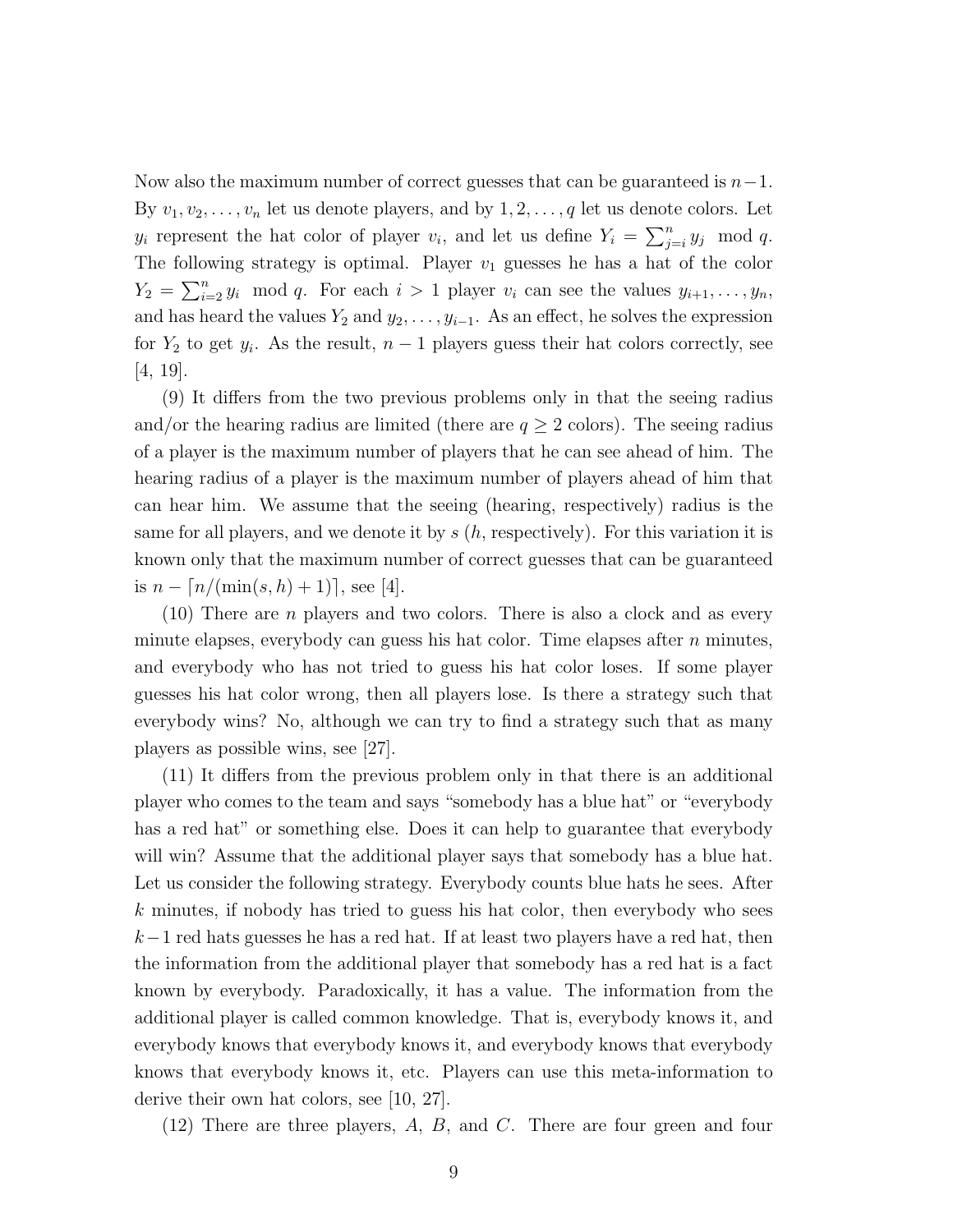red stamps. Players are blindfolded, and two stamps are pasted on the head of each player. After removing the blindfolds, A, B, and C are asked in turn about colors of own stamps. No player knows the answer. Now A is asked once more. He again does not know the answer. Now  $B$  is asked, and he replies "yes". What are the colors of the stamps of B? The answer is that he has one green, and one red stamp, see [29].

(13) There are three players and two colors. Everybody has to simultaneously guess his hat color or pass. The team wins if at least one player guesses his hat color correctly and nobody guesses his hat color wrong. The probabilities of the eight cases which can appear does not have to be the same. How does it influence the strategy which should be applied by the team? It has been proven (using computer) that to solve the problem it suffices to calculate the chance of success for a family of twelve strategies, see [30].

 $(14)$  It differs from the previous variation only in that there are n players and  $q \geq 2$  colors, see [40].

(15) In the "Gabay – O'Connor hat problem" there are an infinite number of players numbered  $1, 2, \ldots$ , and two colors. Everybody has to guess his hat color. The team wins if only finite number of guesses are wrong. Is there a strategy guaranteeing that the team will win? Yes, but only if the Axiom of Choice holds, see [32, 33, 51].

(16) The variation called "All right or all wrong" differs from the previous problem only in that the team wins if and only if all guesses are correct or all guesses are wrong. Similarly as for the previous variation, the win of the team can be guaranteed if and only if the Axiom of Choice holds, see [51].

(17) There are ten players and every one of them has a digit from 0 to 9 written on the forehead. Everybody has to guess his digit. The team wins if at least one player does it correctly. The aim is to find a strategy guaranteeing that the team will win. Let us consider the following strategy. Number players 0 to  $n-1$ . Let s be the sum of the numbers on the foreheads of all players, modulo n. Now let player k guess that  $s = k$ , that is, guess that his own number is k minus the sum of the numbers he sees, modulo  $n$ . This will ensure that player  $s$ will be correct, see [51].

(18) The variation called "The color-blind prisoner" differs from the previous problem in that numbers are written in red, one player has a green skin, and one another player does not distinguish green and red. Thus he decides about his guess on the basis of only eight digits. Now it is not possible to guarantee that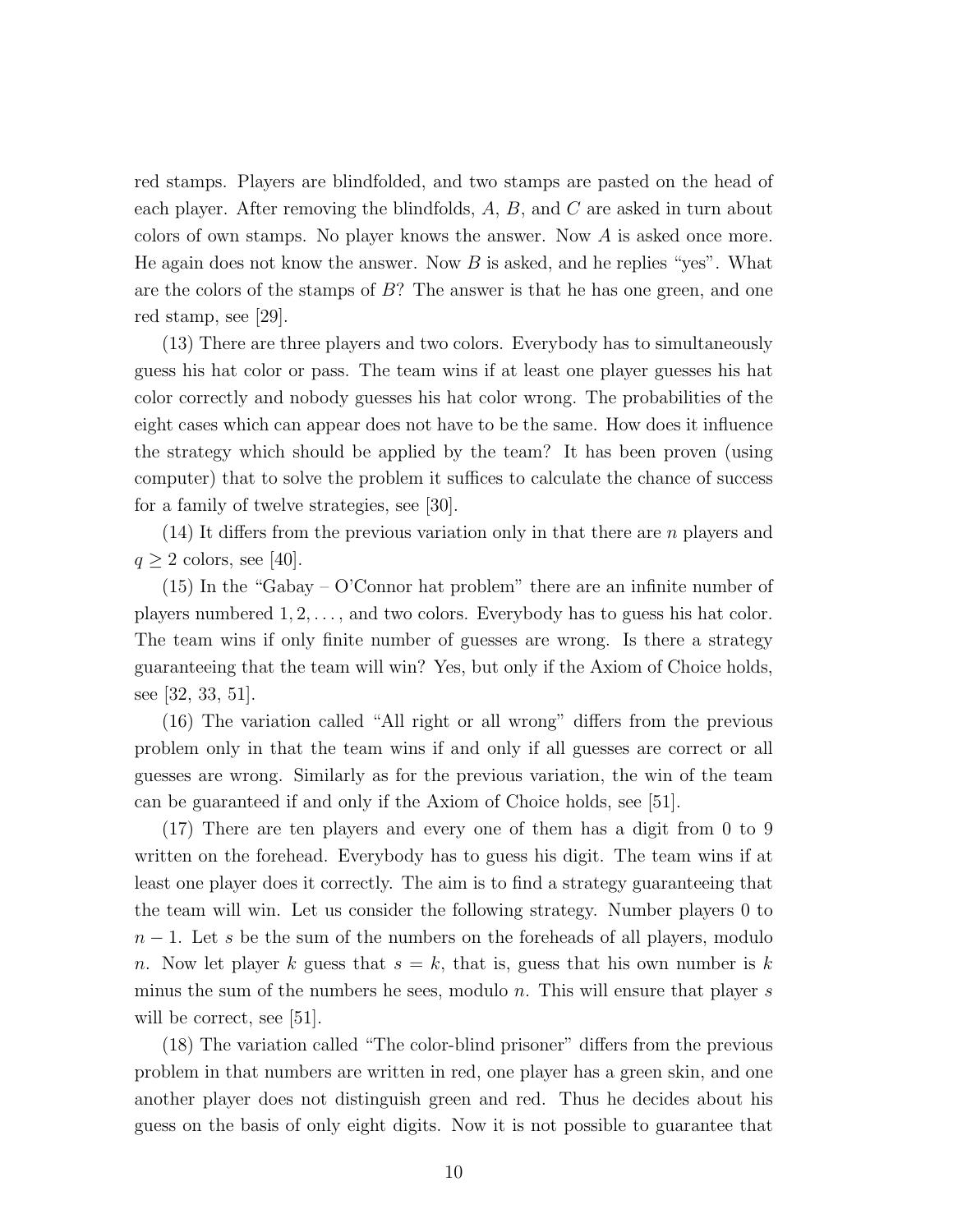the team will win, see [51].

(19) In the variation called "Numbers and hats" there are n players, and every one of them has a distinct real number written on the forehead. Everybody has to choose a blue or red hat for himself. The aim is for the hat colors to alternate in the order determined by the real numbers. There is a strategy guaranteeing that the team will win, but it is very long and complicated, see [51].

(20) In the "Voting puzzle 1" there are an odd number of players, say n. Every one of them has a random bit written on the forehead. Players have to vote on the parity of the bits (by voting 0 or 1).The result of the voting is the bit chosen more often. Players win if the result of the voting is equal to the parity of the bits. The aim is to maximize the chance of success. Optimal strategy gives the chance of success equaling  $n/(n+1)$ . For the strategy, see [5].

(21) The "Voting puzzle 2" differs from the previous problem only in that everybody can make as many votes as he wants. Optimal strategy gives the chance of success equaling  $(2^{n} - 1)/2^{n}$ . For the strategy, see [5].

(22) The "Voting puzzle 3" is as follows. Let S be a set of randomly chosen n bits. There are  $\binom{n}{k}$  $\binom{n}{k}$  players, every one of them can see another k-element subset of S. Players participate in a voting, the result of which should be the parity of the bits. Everybody has to make an integer number of votes. If their sum is positive, then the result of the voting is 0. If it is negative, then the result is 1. If the sum is zero, then the result of the voting is not defined. A strategy, based on approximating a Boolean function, guarantees that the team will win, see [5].

 $(23)$  In the variation called "Not distinguishable players" there are *n* players and  $q \geq 2$  colors. Every player can see everybody excluding him, but cannot distinguish them. Thus everybody makes his guess on the basis of only numbers of hats of each color seen by him. Every player guesses his hat color or passes. The team wins if at least one player guesses his hat color correctly and nobody guesses his hat color wrong. It has been proven that for large  $n$  the maximum chance of success is approximately  $(1 + (1/3)^{q-1})/2$ , for details see [28].

(24) It differs from the previous variation only in that all players have to behave in the same way, see [40].

(25) The variation called "Players do not distinguish colors 1" is as follows. There are *n* color-blind players and two colors. Before fitting players with hats somebody says players what will be the probability of getting a blue hat, and what of a red hat. By q let us denote the probability of getting a blue hat. It is known that for large  $n$  the maximum chance of success is approximately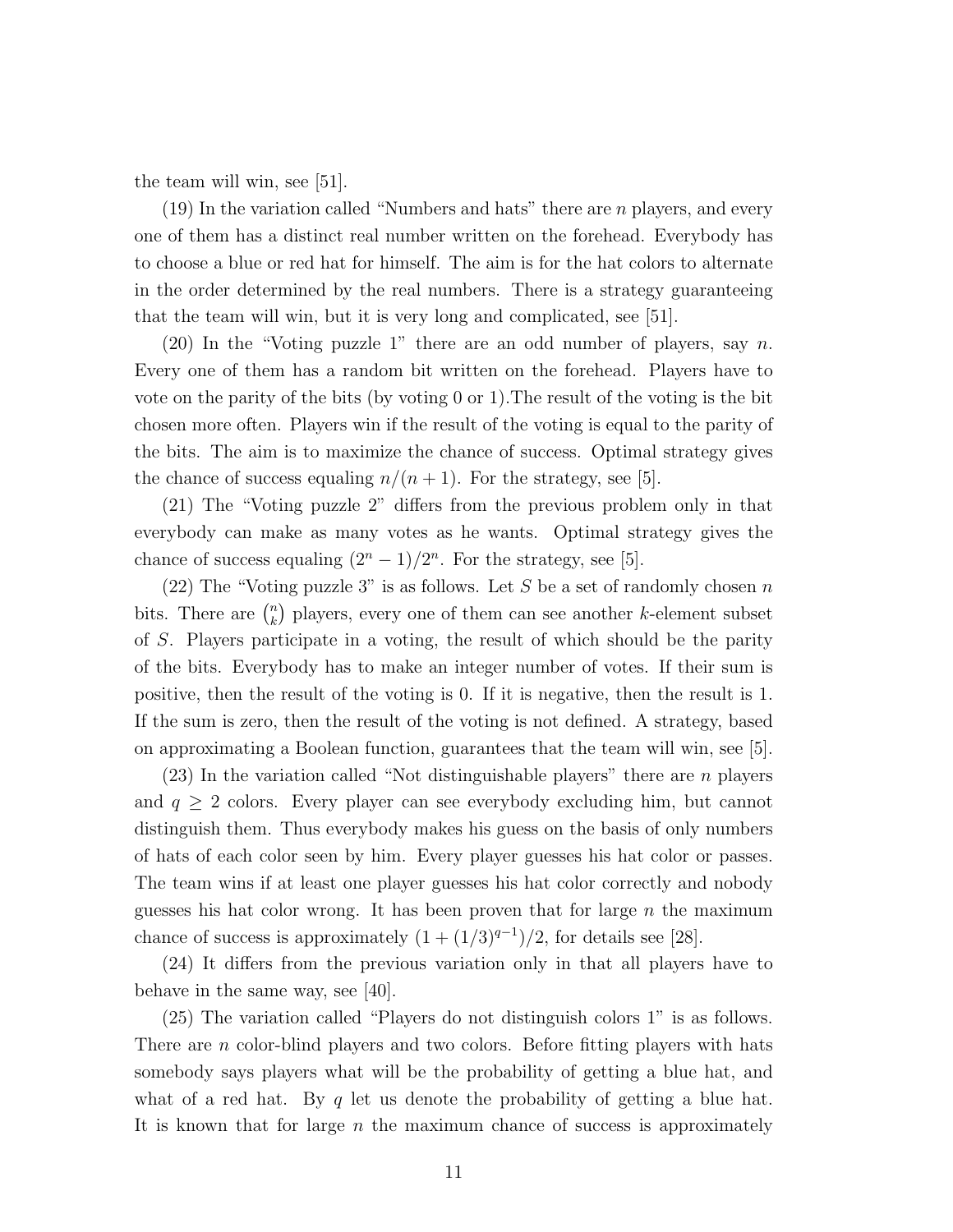$(1-q)^{(1-q)/q} - (1-q)^{1/q}$ , see [28].

(26) The variation "Players do not distinguish colors 2" differs from the previous problem only in that later (after fitting with hats) somebody says what was the probability of getting a blue hat, and what of a red hat (somebody says how many blue and how many red hats were placed). It is known that, comparing to the previous variation, it does not change the chance of success of optimal strategy, see [28].

(27) In the variation called "Crowns of the Minotaur" there are three players and every one of them is fitted by the Minotaur with a blue or red crown. Every player bets zero or more points on guessing his crown color. A player wins or loses as many points as he has bet, depending on the accuracy of his guess. Then the won and the lost points are added separately, and the team wins if there are more won than lost points. It is known that the maximum chance of success is equal to 7/8. The following strategy is optimal. At first, number players who is first, second, and third. The first player bets one point for red. If the second player sees that the first has a blue crown, then he bets two points for red, otherwise passes. If the third player sees that the first two have both blue crowns, then he bets four points for red, otherwise passes. Unless every player has a blue crown (chance  $1/8$ ), everybody wins, see [48].

(28) In "The discarded hat variation" there are  $4k-1$  players, and 2k blue and 2k red hats. Every player is fitted with a hat, and one hat is taken away. Then everybody has to guess his hat color. The aim is to guarantee as many correct guesses as possible. It is known that guaranteeing  $3k - 1$  correct guesses is the best possible. For an optimal strategy, involving cyclic arrangement of players, see [25].

(29) In "The everywhere balanced variation" there are *n* players and  $q \ge 2$ colors. Let  $\{c_1, c_2, \ldots, c_q\}$  be the set of colors, and let  $H_i$  mean the set of players having a hat of color  $c_i$ . Nobody knows neither to which set he belongs nor what are the cardinalities of sets  $H_i$ . The aim is to find a strategy guaranteeing that in every set  $H_i$  the number of players guessing their hat colors correctly is between  $\lfloor |H_i|/q \rfloor$  and  $\lfloor |H_i|/q \rfloor$ . For such strategy (a complicated one), see [25].

(30) The variation "Hat problem on a directed graph asking for at least one correct guess" is as follows. There are n players and two colors. We have a directed graph  $G$  determining players seen by each player – if there is an arc from u to v, then the player u can see the player v. What subgraph has to have the visibility graph to ensure the existence of a strategy guaranteeing at least one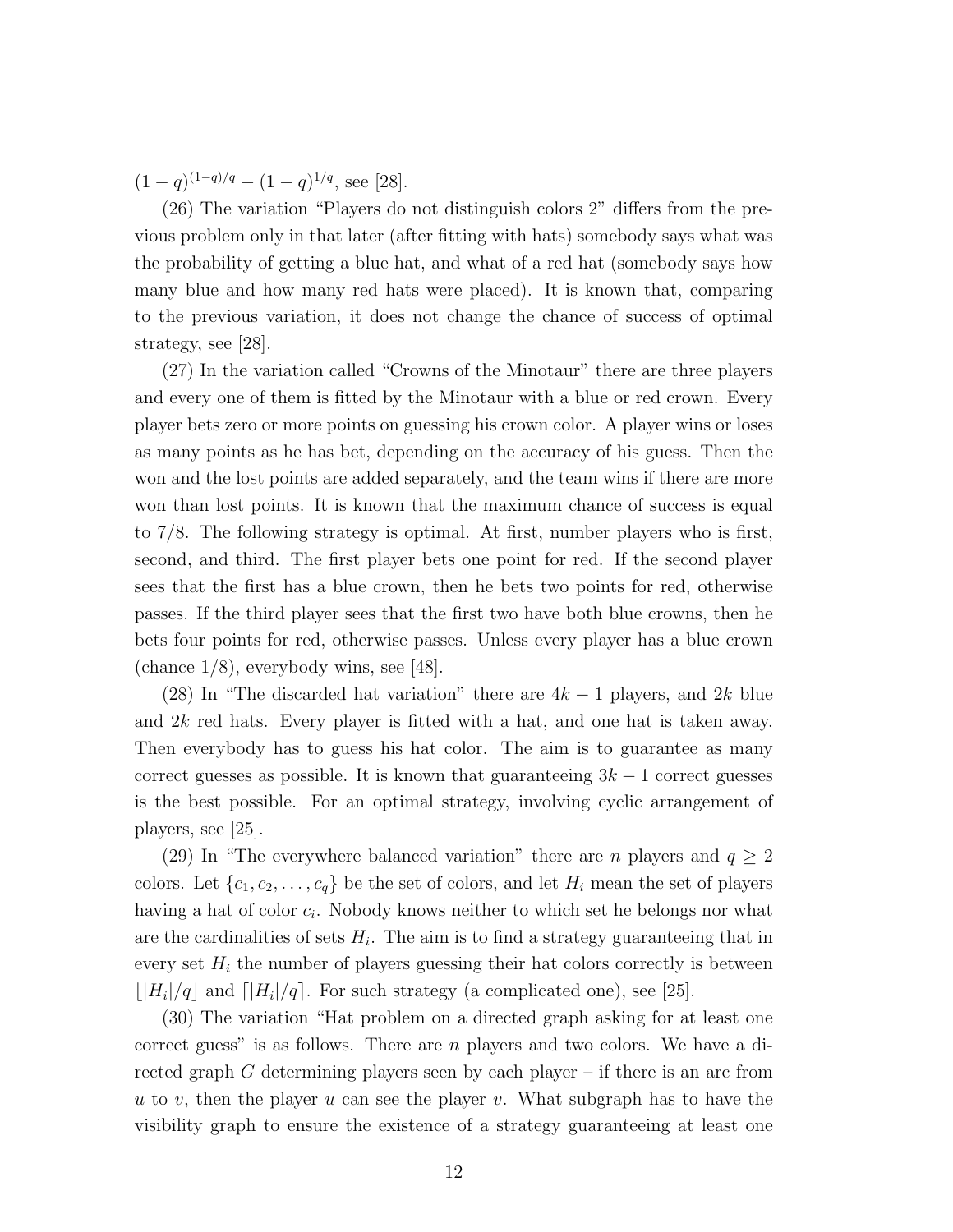correct guess? It has to have a cycle as a subgraph, for details see [32].

 $(31)$  It differs from the previous problem in that there are n players and n colors. It is known that now the visibility graph has to be complete, see [32].

 $(32)$  It differs from the two previous problems in that there are *n* players and q colors. What is the maximum number of correct guesses that can be guaranteed? The answer is  $\lfloor n/q \rfloor$ , see [32].

(33) There are *n* players and  $q \geq 2$  colors. Players are allowed more than one round in which to guess their hat colors. During each round everybody must simultaneously say "My hat color is  $i$ ", "My hat color is not  $i$ ", or "Pass", where i is one of the colors. However, if everybody passes in any round, then the team loses. The rounds continue, with each player making a guess or passing, as long as no incorrect guess is made and at least one player guesses his hat color correctly. Then the team wins. It has been proven that the maximum chance of success is  $n(q-1)/(1+n(q-1)),$  see [16].

 $(34)$  In the variation called "Zero-information strategies" there are *n* players and two colors. Everybody has to simultaneously guess his hat color or pass. The team wins if at least one player guesses his hat color correctly and nobody guesses his hat color wrong. Every player makes his decision without access to any information. Now a winning probability of  $1/4$  is asymptotically attainable and optimal, see [40].

(35) "The hat problem on a graph" is as follows. There is a graph, where vertices correspond to players and a player can see each player to whom he is connected by an edge. This variation of the hat problem was first considered in [38]. There were proven some general theorems about the hat problem on a graph, and the problem was solved on trees. Additionally, there was considered the hat problem on a graph such that the only known information are degrees of vertices. In [39] the problem was solved on the cycle  $C_4$ . Further results about the hat problem on a graph were established by Uriel Feige [24]. For example, there the problem was solved for bipartite graphs, and planar graphs containing a triangle. Based on these and some other results, the author conjectured that for every graph there is an optimal strategy in which all vertices who do not belong to the maximum clique always pass.

(36) "The modified hat problem" is as follows. There are  $n \geq 3$  players. Everyone of them is randomly fitted with a blue or red hat. Players do not have to guess their hat colors simultaneously. In this variation of the hat problem players guess their hat colors by coming to the basket and throwing the proper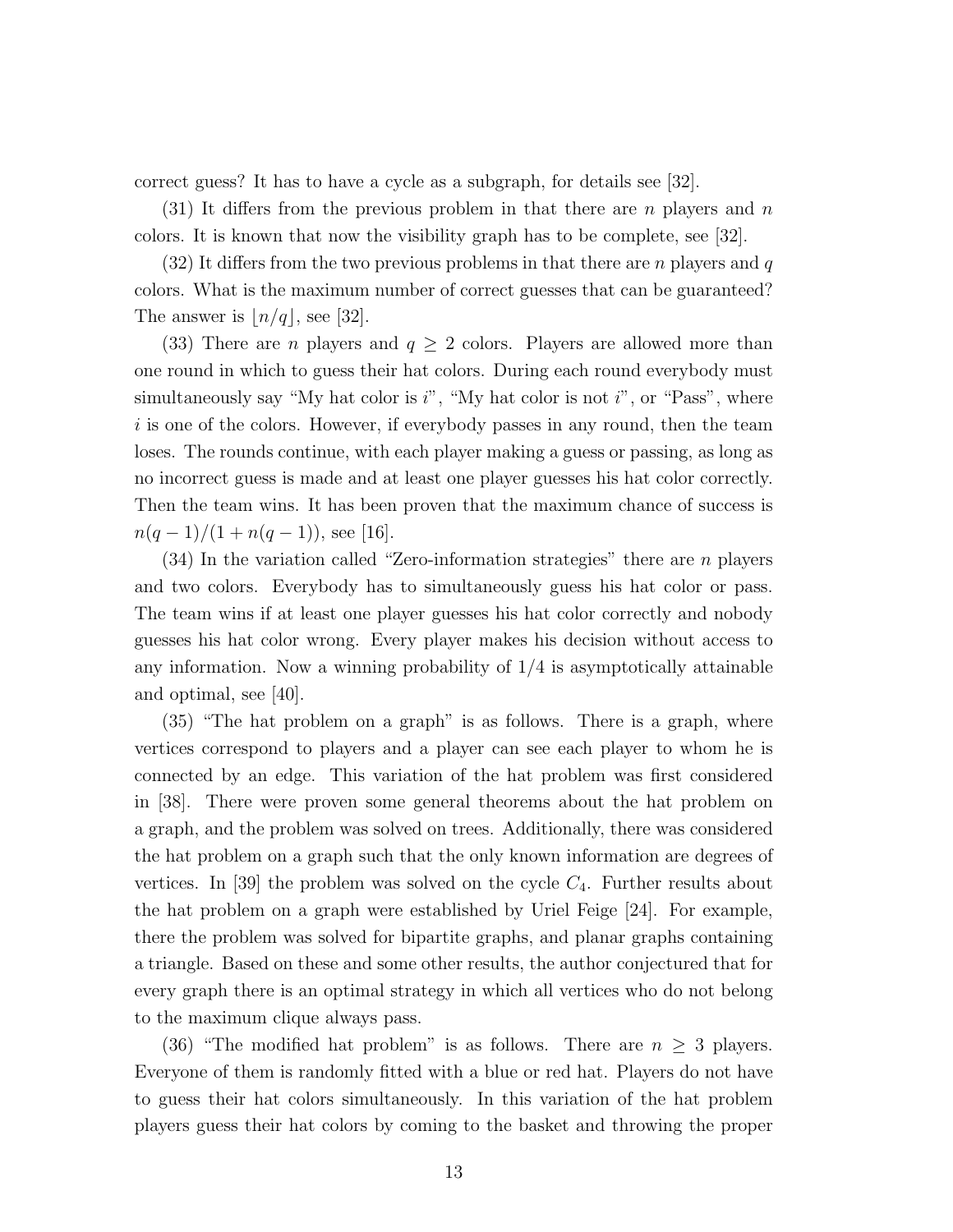card into it. Every player has got two cards with his name and the sentence "I have got a blue hat" or "I have got a red hat". If someone wants to resign from answering, then he does not do anything. The problem was investigated in [36]. There was given an optimal strategy for the problem which always succeeds.

## **References**

- [1] G. Aggarwal, A. Fiat, A. Goldberg, J. Hartline, N. Immorlica, and M. Sudan, *Derandomization of auctions,* Proceedings of the 37th Annual ACM Symposium on Theory of Computing, 619–625, ACM, New York, 2005.
- [2] N. Alon, *Asynchronus Threshold Networks,* Graphs and Combinatorics 1 (1985), 305–310.
- [3] N. Alon, *Problems and results in extremal combinatorics II,* Discrete Mathematics 308 (2008), 4460–4472.
- [4] S. Aravamuthan and S. Lodha, *Covering codes for Hats-on-a-line,* The Electronic Journal of Combinatorics 13 (2006), Research Paper 21, 12 pp.
- [5] J. Aspnes, R. Beigel, M. Furst, and S. Rudich, *The expressive power of voting polynomials,* Combinatorica 14 (1994), 135–148.
- [6] R. Beigel, L. Fortnow, and F. Stephan, *Infinitely-often autoreducible sets,* SIAM Journal on Computing 36 (2006), 595–608.
- [7] *Berkeley Riddles,* www.ocf.berkeley.edu/~wwu/riddles/hard.shtml.
- [8] M. Bernstein, *The hat problem and Hamming codes,* MAA Focus, November, 2001, 4–6.
- [9] W. Blum, *Denksport f¨ur Huttr¨ager,* Die Zeit, May 3, 2001.
- [10] J. Blowers, *Hats and hangar queens,* http://jimvb.home.mindspring.com/ hatqueen.htm.
- [11] M. Breit, D. Deshommes, and A. Falden, *Hats required: perfect and imperfect strategies for the hat problem,* manuscript.
- [12] E. Brown, K. Mellinger, *Kirkman's schoolgirls wearing hats and walking through fields of numbers,* Mathematics Magazine 82 (2009), no. 1, 3–15.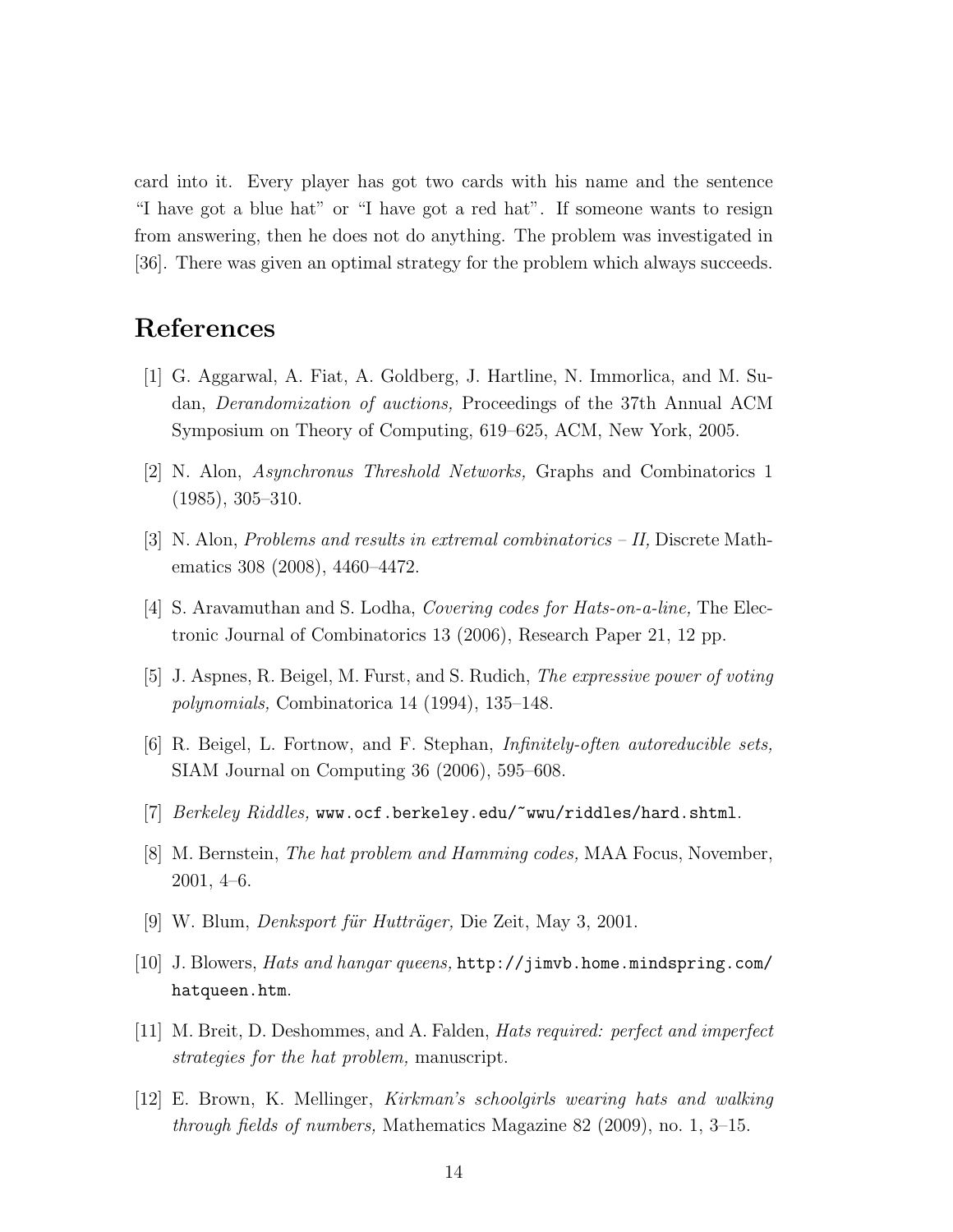- [13] J. Buhler, *Hat tricks,* Mathematical Intelligencer 24 (2002), no. 4, 44–49.
- [14] E. Burke, S. Gustafson, and G. Kendall, *A Puzzle to challenge genetic programming,* Genetic Programming, 136–147, Lecture Notes in Computer Science, Springer, 2002.
- [15] S. Butler, M. Hajianghayi, R. Kleinberg, and T. Leighton, *Hat guessing games,* SIAM Journal on Discrete Mathematics 22 (2008), 592–605.
- [16] L. Calloway, J. Casher, and S. Hoehn, *From guessing games to compact discs: some applications of coding theory,* manuscript.
- [17] G. Cohen, I. Honkala, S. Litsyn, and A. Lobstein, *Covering Codes,* North Holland, 1997.
- [18] J. Demongeot, E. Goles, M. Tchuente, *Dynamical Systems and Cellular Automata,* Academic Press, London 1985.
- [19] N. Do, *Communicating with eyes, hats and light bulbs,* The Australian Mathematical Society – Gazette 33 (2006), no. 3, 157–164.
- [20] T. Ebert, *Applications of recursive operators to randomness and complexity,* Ph.D. Thesis, University of California at Santa Barbara, 1998.
- [21] T. Ebert and W. Merkle, *Autoreducibility of random sets: a sharp bound on the density of guessed bits,* Mathematical foundations of computer science 2002, 221–233, Lecture Notes in Computer Science, 2420, Springer, Berlin, 2002.
- [22] T. Ebert, W. Merkle, and H. Vollmer, *On the autoreducibility of random sequences,* SIAM Journal on Computing 32 (2003), 1542–1569.
- [23] T. Ebert and H. Vollmer, *On the autoreducibility of random sequences,* Mathematical foundations of computer science 2000 (Bratislava), 333–342, Lecture Notes in Computer Science, 1893, Springer, Berlin, 2000.
- [24] U. Feige, *On optimal strategies for a hat game on graphs,* submitted.
- [25] U. Feige, *You can leave your hat on (if you guess its color),* Technical Report MCS04-03, Computer Science and Applied Mathematics, The Weizmann Institute of Science, 2004, 10 pp.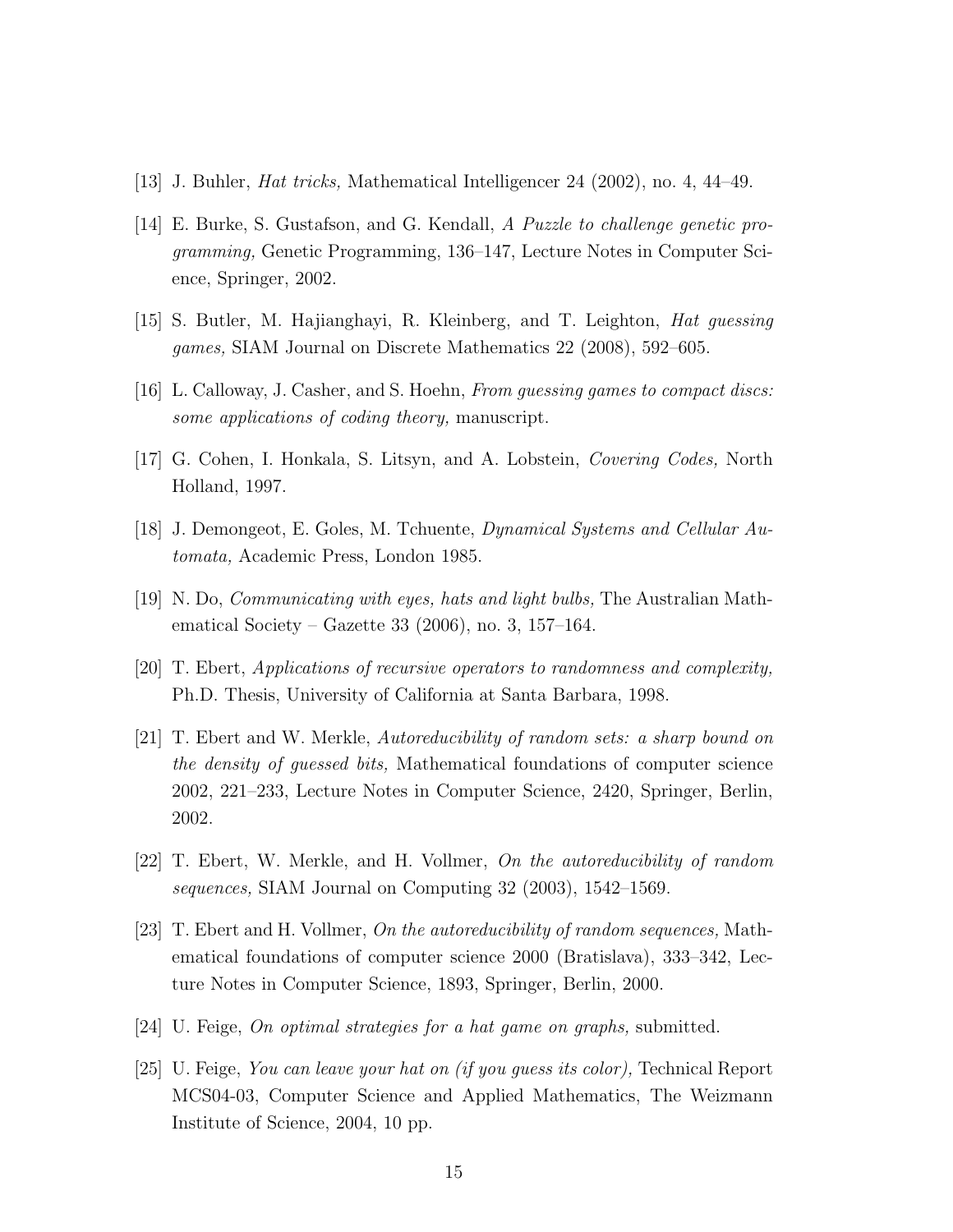- [26] J. French, *A formal theory of social power,* Psychological Review 63 (1956), 181–194.
- [27] A. Frieze and D. Sleator, *Puzzle 15: hat problems,* Alan and Danny's puzzle page, www.cs.cmu.edu/puzzle.
- [28] D. Gale and I. Adler, *Colored gaps and covering codes,* manuscript, 2001.
- [29] M. Gardner, *The Second Scientific American Book of Mathematical Puzzles and Diversions,* University of Chicago Press, Chicago, 1987.
- [30] W. Guo, S. Kasala, M. Rao, and B. Tucker, *The hat problem and some variations,* Advances in distribution theory, order statistics, and inference, 459–479, Statistics for Industry and Technology, Birkhäuser Boston, 2007.
- [31] F. Harary, *A criterion for unanimity in French's theory of social power,* Studies in Social Power, 168–182, University of Michigan Press, Ann Arbor, 1959.
- [32] C. Hardin and A. Taylor, *An introduction to infinite hat problems,* Mathematical Intelligencer 30 (2008), no. 4, 20–25.
- [33] C. Hardin and A. Taylor, *Hat problem observations,* manuscript.
- [34] A. Hoffman and J. Kruskal, *Integral boundary points of convex polyhedra,* Linear inequalities and related systems, 223–246, Annals of Mathematics Studies, no. 38, Princeton University Press, Princeton, 1956.
- [35] N. Immorlica, *Computing with strategic agents,* Ph.D. Thesis, Massachusetts Institute of Technology, 2005.
- [36] M. Krzywkowski, *A modified hat problem,* submitted.
- [37] M. Krzywkowski, *A more colorful hat problem,* submitted.
- [38] M. Krzywkowski, *Hat problem on a graph,* Mathematica Pannonica 21 (2010), 3–21.
- [39] M. Krzywkowski, *Hat problem on the cycle* C4*,* International Mathematical Forum 5 (2010), 205–212.